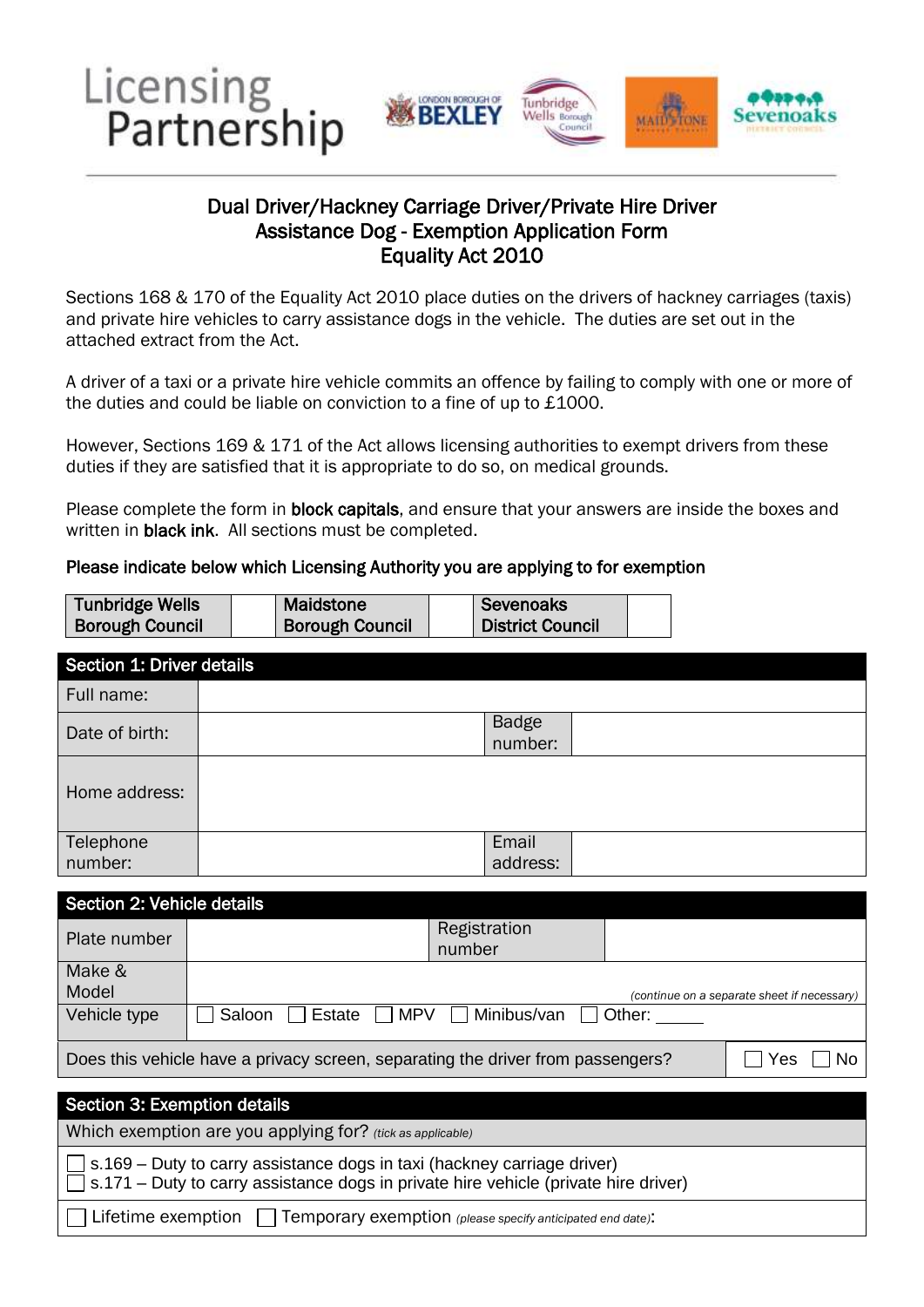## Section 4: Medical condition

| State in the box below why you are applying for exemption from the duties indicated above; including |
|------------------------------------------------------------------------------------------------------|
| details of the medical conditions that are relevant to this application:                             |

 *(continue on a separate sheet if necessary)* 

The attached Medical Assessment Form must be completed by a GP or Consultant who is treating you for the conditions described above and who has full access to your medical history*.* 

The Council may also need to contact your GP or Consultant to obtain further information about your condition and treatment. Please confirm your consent below.

I consent to licensing officers contacting the GP or Consultant and to the release of relevant medical information relating to this application to the Council.

### Section 5: Declaration and signatures

 $\Box$ 

The information I have given in this form is true and accurate in all material respects.

 I understand that making an application for an exemption certificate does not guarantee that an exemption will be granted and that I must continue to carry out the statutory duties until I am granted and receive an exemption certificate.

| Signed: |  | Name: |  | Date: |  |
|---------|--|-------|--|-------|--|
|---------|--|-------|--|-------|--|

### Please return your completed forms to the relevant licensing authority:

| Licensing Team          | Licensing Team            | Licensing Team             |
|-------------------------|---------------------------|----------------------------|
| Tunbridge Wells Borough | Maidstone Borough Council | Sevenoaks District Council |
| Council                 | <b>Maidstone House</b>    | <b>Council Offices</b>     |
| <b>Town Hall</b>        | <b>King Street</b>        | Argyle Road                |
| Royal Tunbridge Wells   | Maidstone                 | Sevenoaks                  |
| Kent TN1 1RS            | Kent ME15 6JQ             | Kent TN13 1HG              |
|                         |                           |                            |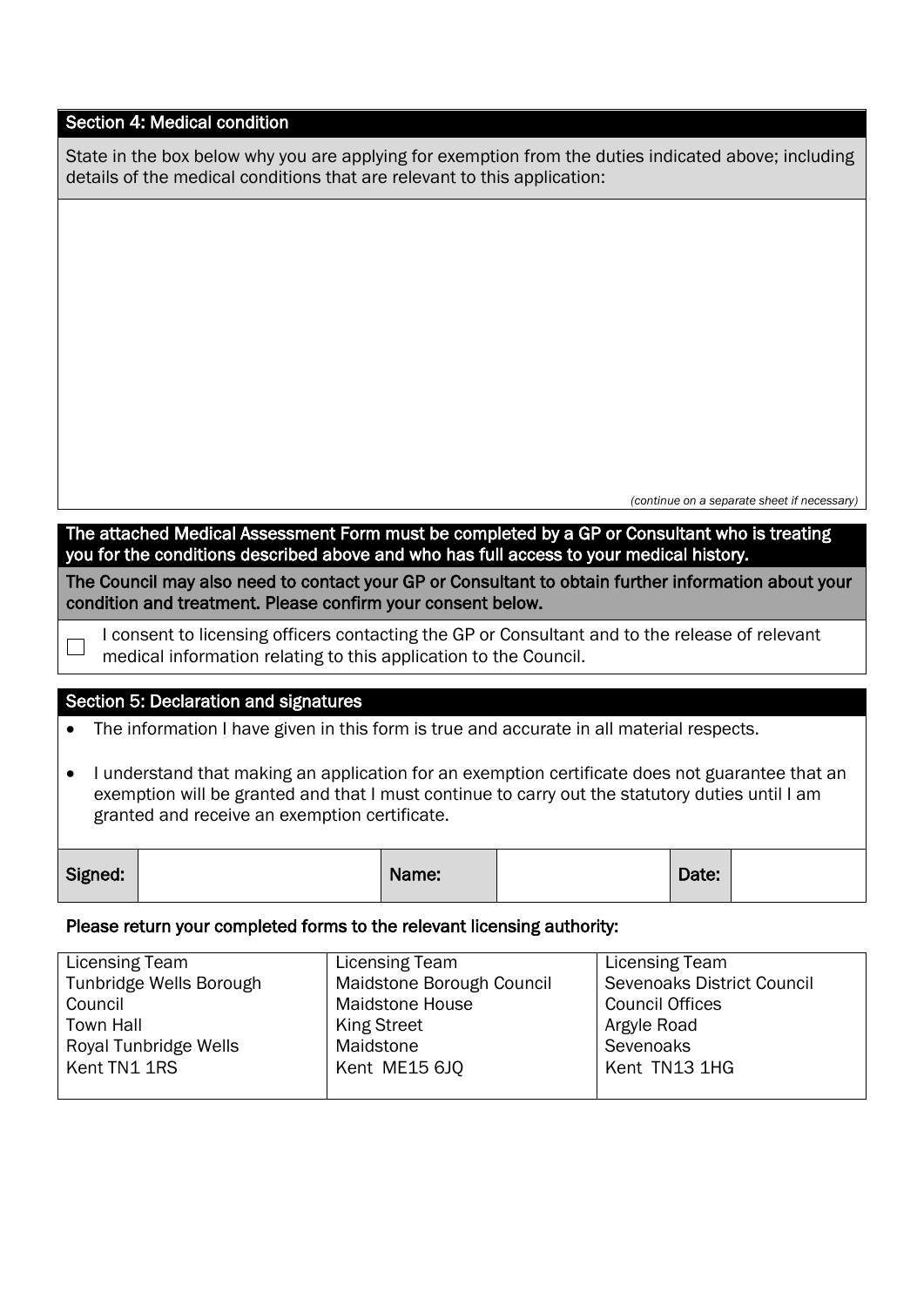# Extract from the Equality Act 2010

## 168 Assistance dogs in taxis

- (1) This section imposes duties on the driver of a taxi which has been hired—
	- (a) by or for a disabled person who is accompanied by an assistance dog, or
	- (b) by another person who wishes to be accompanied by a disabled person with an assistance dog.
- (2) The driver must—
	- (a) carry the disabled person's dog and allow it to remain with that person;
	- (b) not make any additional charge for doing so.
- (3) The driver of a taxi commits an offence by failing to comply with a duty imposed by this section.
- (4) A person guilty of an offence under this section is liable on summary conviction to a fine not exceeding level 3 on the standard scale.

## 169 Assistance dogs in taxis: exemption certificates

- (1) A licensing authority must issue a person with a certificate exempting the person from the duties imposed by section 168 (an "exemption certificate") if satisfied that it is appropriate to do so on medical grounds.
- (2) In deciding whether to issue an exemption certificate the authority must have regard, in particular, to the physical characteristics of the taxi which the person drives or those of any kind of taxi in relation to which the person requires the certificate.
- (3) An exemption certificate is valid—
	- (a) in respect of a specified taxi or a specified kind of taxi;
	- (b) for such period as is specified in the certificate.
- (4) The driver of a taxi is exempt from the duties imposed by section 168 if—
	- (a) an exemption certificate issued to the driver is in force with respect to the taxi, and
	- (b) the prescribed notice of the exemption is exhibited on the taxi in the prescribed manner.
- The power to make regulations under paragraph (b) is exercisable by the Secretary of State.

(5) In this section "licensing authority" means—

- (a) in relation to the area to which the Metropolitan Public Carriage Act 1869 applies, Transport for London;
- (b) in relation to any other area in England and Wales, the authority responsible for licensing taxis in that area.

## 170 Assistance dogs in private hire vehicles

- (1) The operator of a private hire vehicle commits an offence by failing or refusing to accept a booking for the vehicle—
	- (a) if the booking is requested by or on behalf of a disabled person or a person who wishes to be accompanied by a disabled person, and
	- (b) the reason for the failure or refusal is that the disabled person will be accompanied by an assistance dog.
- (2) The operator commits an offence by making an additional charge for carrying an assistance dog which is accompanying a disabled person.
- (3) The driver of a private hire vehicle commits an offence by failing or refusing to carry out a booking accepted by the operator—
	- (a) if the booking is made by or on behalf of a disabled person or a person who wishes to be accompanied by a disabled person, and